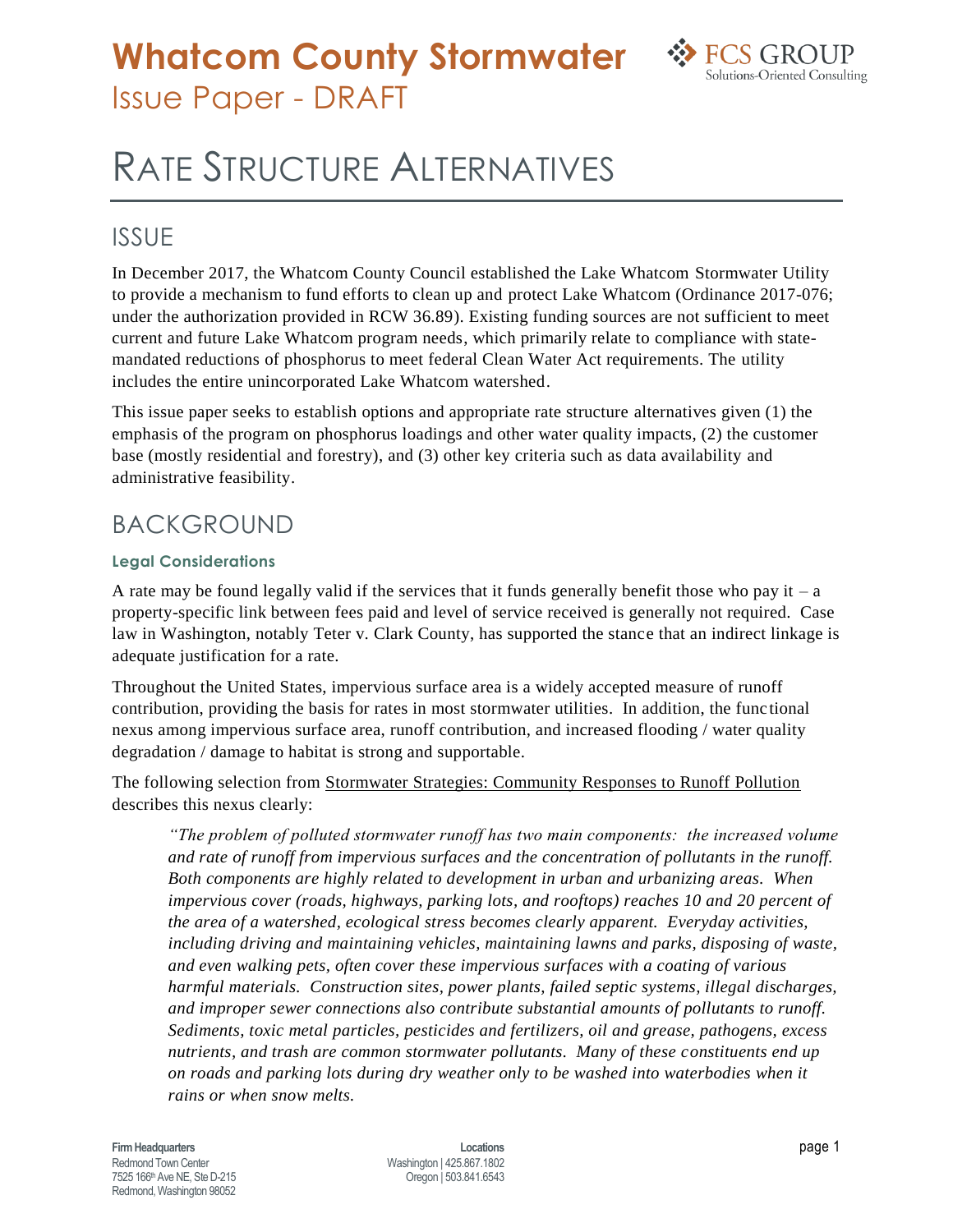*Together, these pollutants and the increased velocity and volume of runoff cause dramatic changes in hydrology and water quality that result in a variety of problems. These include increased flooding, stream channel degradation, habitat loss, changes in water temperature, contamination of water resources, and increased erosion and sedimentation. These changes affect ecosystem functions, biological diversity, public health, recreation, economic activity, and general community well-being. Urban stormwater is not alone in causing these impacts. Industrial and agricultural runoff are equal or greater contributors. But the environmental, aesthetic, and public health impacts of diffuse pollution will not be eliminated until urban stormwater pollution is controlled."*

*Source: Peter H. Lehner, George P. Aponte Clarke, Diane M. Cameron, and Andrew G. Frank, Stormwater Strategies Community Responses to Runoff Pollution (Natural Resources Defense Council, May 1999), xi.*

Supporting scientific research shows that in addition to increasing the mobility of deposited pollutants, impervious surfaces greatly increase peak flows to streams while decreasing base flows. Higher peak flows cause flooding and erosion, increasing sediment deposition and phosphorus runoff; damage to aquatic habitats; impervious surfaces also reduce infiltration of rainfall which can lower base flows in streams that also impact habitats.

### FOCUS ON PHOSPHORUS

#### **What are the causes and sources of excessive phosphorus in the Lake Whatcom Watershed?**

Phosphorus sources to Lake Whatcom generated from within its watershed are:

- Soil exposure and disturbance;
- Non-native landscapes, such as lawns;
- Eroded and unstable stream and riparian areas;
- Impervious area creation that decreases infiltration and/or transports phosphorus-laden stormwater (e.g. residential, commercial, roads, etc.);
- Precipitation both dry and wet (e.g. dust and rain);
- Fertilizers and pesticides;
- Improper disposal of organic matter;
- Animal waste;
- Agricultural practices (increased exposed soils, fertilizer, hobby farms, etc.); and
- Inadequate buffer and runoff controls from forest practices.

#### **How are phosphorus problems addressed in the Lake Whatcom Watershed?**

The response to control phosphorus loading to Lake Whatcom is multifaceted and is a coordinated effort of Whatcom County, the City of Bellingham, and the Lake Whatcom Water and Sewer District. The partner agencies have developed and executed successive 5-year work plans to implement strategies formulated in 1992 and formally adopted in 1998. The work plans are designed to achieve

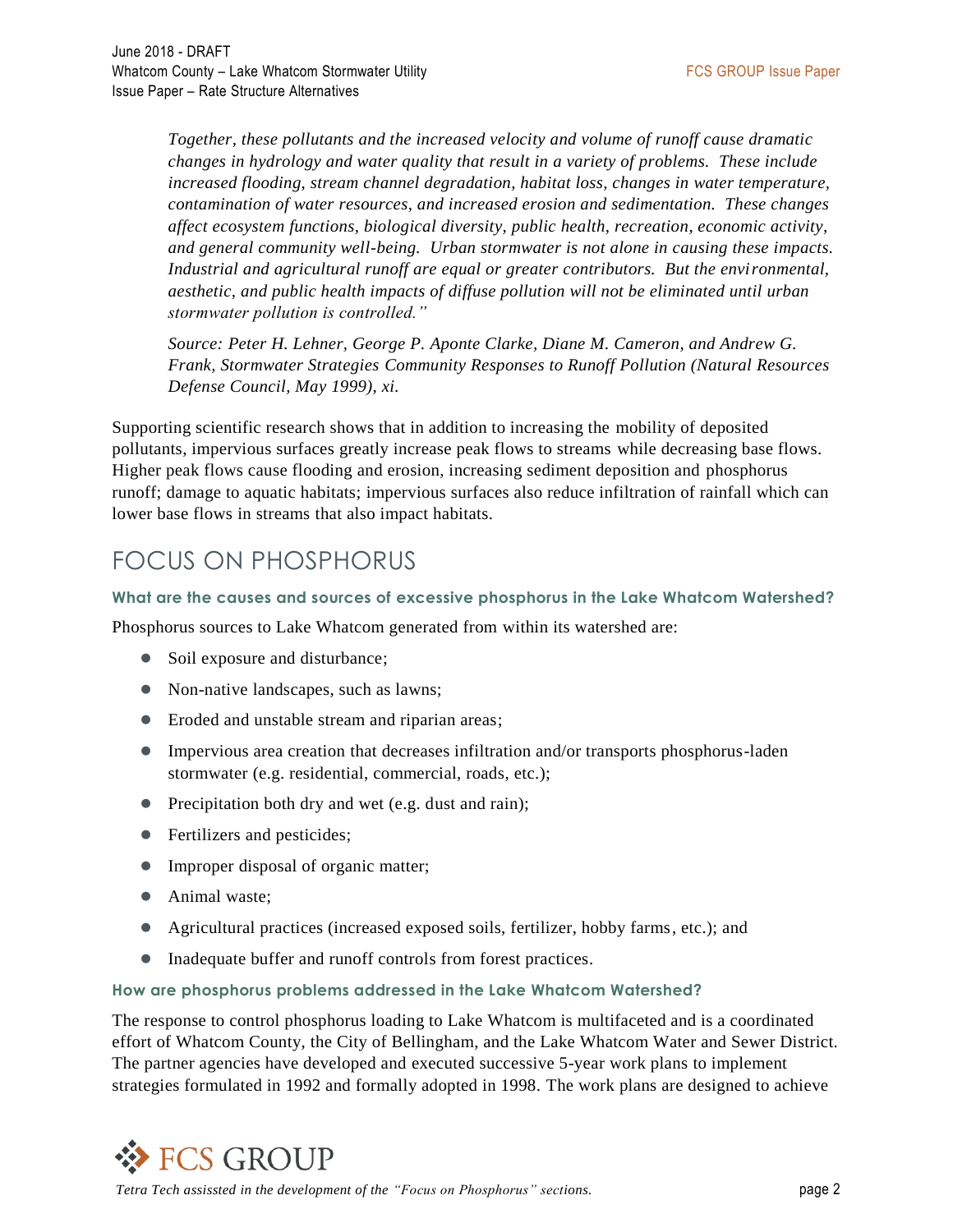progressive milestones in the control of phosphorus in stormwater entering the lake and bacteria in stormwater entering lake tributaries.

The Lake Whatcom Management Program addresses policies, actions, and projects in 10 program areas, including the following: Land Preservation; Recreation; Stormwater; Aquatic Invasive Species; Land Use; Utilities & Transportation; Monitoring & Data; Education & Engagement; Hazardous Materials; and Administration.

Details of the measures and timelines within each program area are available in the program's work plans and accomplishments reporting [\(http://www.lakewhatcom.whatcomcounty.org/our-programs\)](http://www.lakewhatcom.whatcomcounty.org/our-programs).

#### **Which of these do property owners and citizens have control over?**

Awareness of impacts from day-to-day activities of residents and of owners' care of their property is critical to achieving the necessary reductions in phosphorus loading to Lake Whatcom. Extensive and ongoing outreach has been made in order to encourage behaviors that reduce stormwater pollution impacts such as watershed-friendly yard care, pet waste management, vehicle and building maintenance, and other activities.

#### **Which of these can they NOT control?**

"Phosphorus precipitation", such as dust and or rain, cannot be locally controlled, but retention and runoff prevention are controllable actions. There is also a natural base level of phosphorus that comes from runoff from areas with natural vegetative cover, which also cannot be controlled.

#### **What is the TMDL mandate? From State and/or Federal?**

Previous studies indicate that unnaturally low levels of dissolved oxygen are caused by excess phosphorus runoff from developed areas that leads to excess production and oxygen consumption through respiration as organic matter is decomposed. The Washington State Department of Ecology developed the Total Maximum Daily Load (TMDL) allocation, which has been approved by the U.S. Environmental Protection Agency, which identifies how much phosphorus can be discharged to the lake in order to meet the water quality criteria for dissolved oxygen. The TMDL establishes phosphorus reduction targets addressing dissolved oxygen impairments; these reduction targets are expressed as "effective developed acre" thresholds.

The TMDL requires that the runoff from within the watershed must be reduced to match that which occurs from forested land conditions in 87% of the currently developed areas. According to the Department of Ecology's November 2014 report (revised in February 2016), *Volume 2. Water Quality Improvement Report and Implementation Strategy*, "This does not mean that 87% of the developed area must be converted to forest. Rather, it means that the runoff from that land must be managed so that the effect on the lake is the same as if the runoff came from a forest."

This control of runoff can be achieved by improving the ground surface's ability to absorb and filter stormwater through several methods:

- Provide storage during storms to infiltrate stormwater;
- Harvest rainwater;
- Decrease impervious surfaces; and
- Reduce the concentration of phosphorus in stormwater through source controls and treatment.

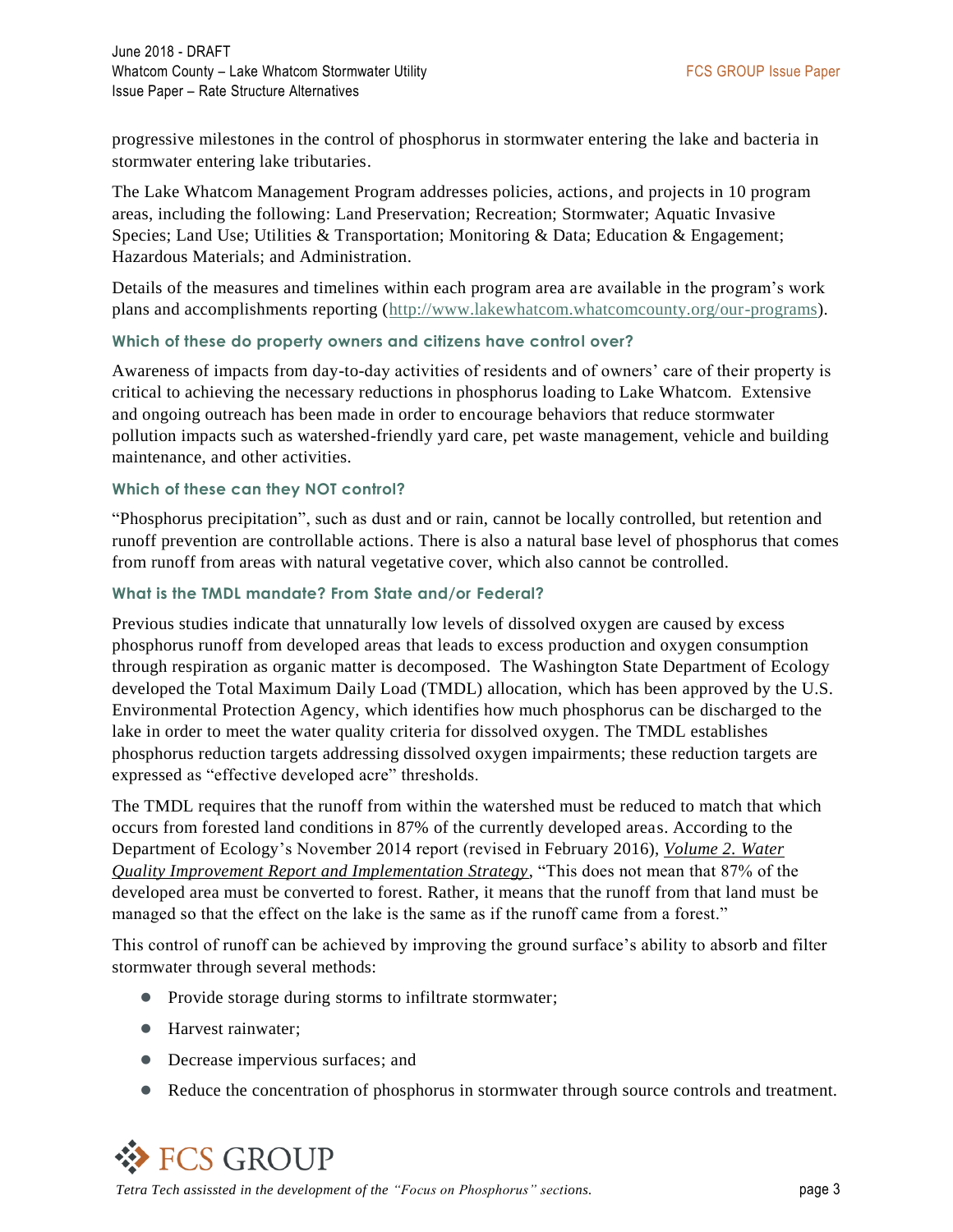The specific means of achieving the goals mentioned within this section are contained in the strategies and the work plans of the Lake Whatcom Management Program, which have been developed and adopted by Whatcom County, the City of Bellingham, and the Lake Whatcom Water and Sewer District.

### RATE STRUCTURE ALTERNATIVES

There are a number of potential rate structure alternatives that could be considered, several of which are evaluated below. When evaluating these structures, it is important to balance equity and administrative feasibility. For example, if a rate structure is considered to be very equitable but is cost prohibitive to setup and maintain, a less "perfect" approach may be more desirable if it is less costly to administer.

#### **(A) Impervious Surface Area**

- **Concept:** As described previously, the most common approach used by stormwater utilities is to charge customers based on impervious surface area, the hard surface area that prevents or impedes the permeation of water into the ground.
- **Equity:** Impervious surface area is widely accepted as an appropriate measure of a property's contribution of runoff, providing a rational nexus to service received from a stormwater program. Given the diversity that exists among non-single-family residential properties, it is common to charge these customers based on actual measured impervious surface area.

Because tracking parcel-specific measurements of impervious area for single-family customers would add considerable administrative effort and complexity to the rate structure, the more common practice is to impose a uniform rate on single-family residences based on an estimated average amount of impervious surface area.

Though this approach may overcharge smaller residences and undercharge larger residences, it is widely considered to be an acceptable compromise between equity and practicality. Some stormwater utilities have strengthened the equity of this approach by adding some distinctions (e.g., small, medium, large) and corresponding rates among single-family customers.

- **Focus on Phosphorus**: Impervious surfaces promote the conveyance of phosphorus, no matter the point of origin due to their inability to retain and absorb phosphorus. The more impervious area on a given parcel, the more likely that phosphorus will be carried into the public street and conveyance system, eventually finding its way into the lake. This can translate to an increase of 10 to 20 times compared to background phosphorus loading levels.
- **Data Availability / Ease of Administration**: Impervious data is not currently available—but it could be obtained at a cost.

#### **(B) Density of Development**

 **Concept**: An alternative measurement of runoff contribution involves applying "density factors" to gross parcel size or actual impervious area measurements, adjusting charges depending on the percentage of the parcel covered by hard surface. This approach can acknowledge that, for example, 3,000 square feet of impervious area on a 5,000 square-foot

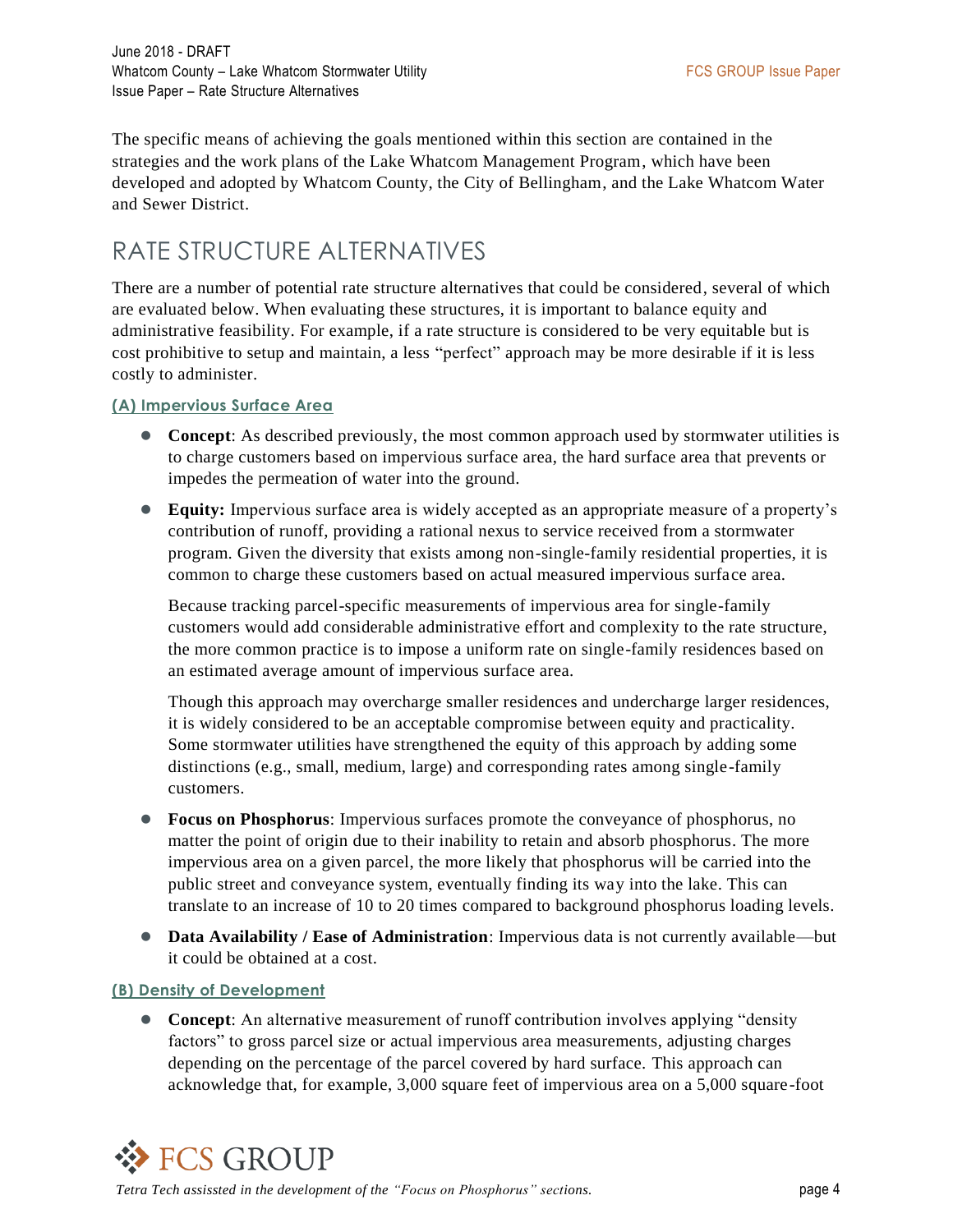lot more directly impacts the public system and/or receiving waters than an equivalent amount of impervious area on a one-acre lot.

- **Equity:** As with an approach based on impervious surface area, this approach is an appropriate charge basis because it adequately quantifies the relationship between the rate paid and the level of service received.
- **Focus on Phosphorus:** By applying a Density of Development factor to impervious area, this structure suggests that not all impervious area is created equal, due to the sources of phosphorus related to the land-use sources of the impervious area. The more pervious area on a given parcel, the more likely pollutants will not leave the parcel, but land use can add to the phosphorus available to be transported via runoff. For example, rooftops receive phosphorous through atmospheric deposition, whereas a commercial parking lot receives phosphorus deposited by vehicle traffic in addition to atmospheric deposition.
- **Data Availability / Ease of Administration**: Impervious data is not currently available—but it could be obtained at a cost. This rate structure would require an additional calculation in the billing system (chargeable area  $\div$  gross parcel size), but it would not require additional data as gross parcel area is already available. As with the impervious-based approach, impervious data must be maintained on a routine basis, or as development occurs.

A related rate approach is one based on **runoff coefficients**. This approach is similar to the "density of development" approach in that it can be used to adjust a parcel's charge based on its runoff characteristics – however, it is more closely associated with a parcel's physical properties. When applied to lot size, runoff coefficients are generally accepted as a measure of runoff contribution (and service received). Implementing this approach requires information relating to the basic characteristics of land (e.g. slope and soil type), land use, and lot size. Depending on slope variables and soil characteristics, undeveloped parcels may also be subject to charges under this approach. In measuring runoff contributions by evaluating property-specific characteristics that may impact those contributions, this approach rationally recovers the costs of several aspects of a stormwater program.

However, a key tenet of ratemaking is that charges should apply to a controllable behavior or characteristic. Impervious surface area and development density essentially charge for the increase in runoff generated by developed property over land in its natural state. It is that increase in runoff that is at least theoretically controllable by the property owner. The basic characteristics of the land, soil type, slope, etc., are not controllable by the property owner and as such, charging for that runoff is more akin to taxing a property. Using runoff coefficients as a rate setting basis is therefore not recommended.

#### **(C) Trip Generation**

**Concept:** This structure charges parcels based on vehicle trip generation. The Institute of Transportation Engineers' *Trip Generation* Manual assigns a number of daily trips to specific land use categories – this information could be used to recover the costs of water quality activities within the stormwater program. Customer land uses and lot sizes would also be required in order to calculate equitable rates, creating rate distinctions between residential and the few non-residential uses in the watershed.

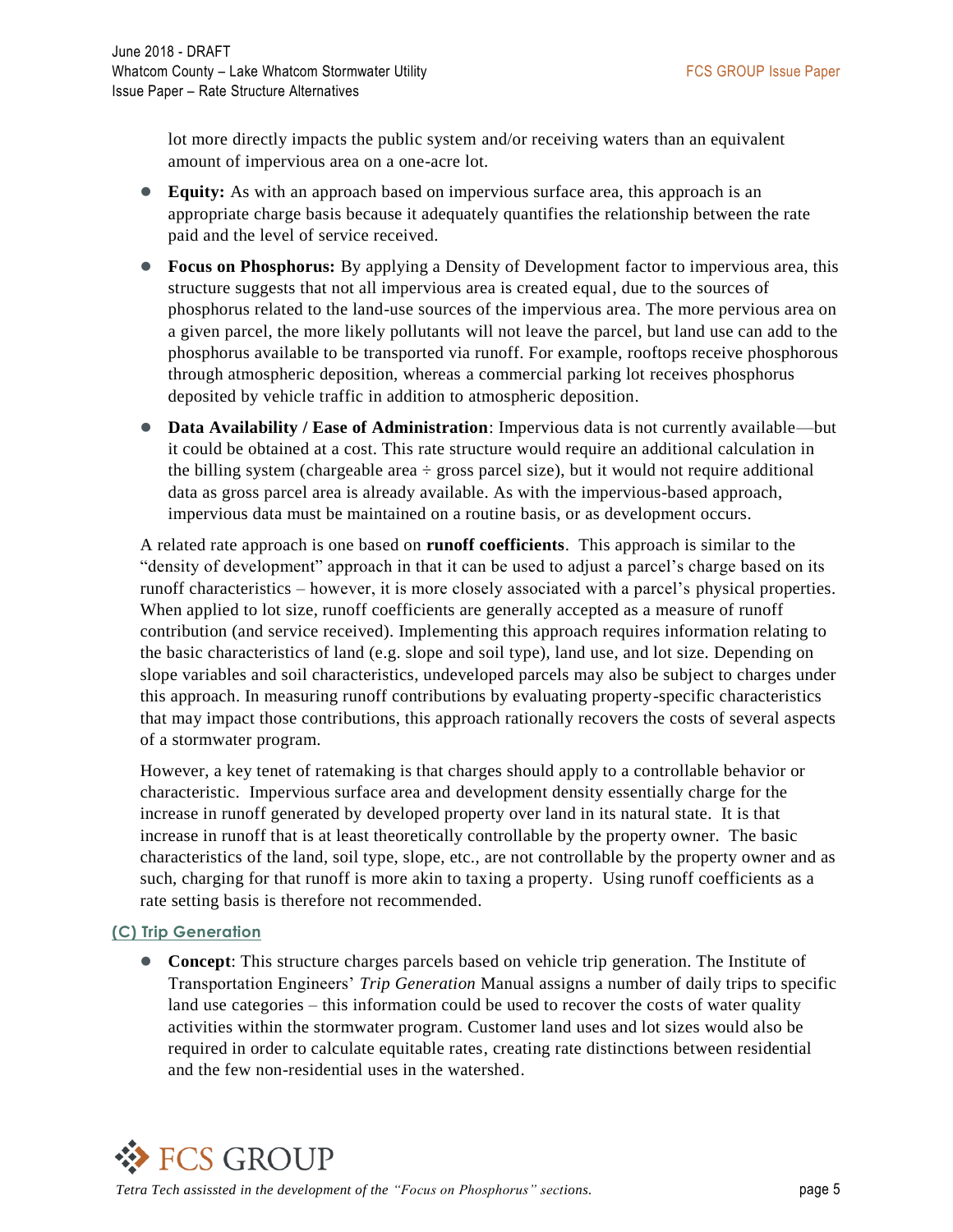- **Equity / Focus on Phosphorus:** This structure relates automobile traffic to non-point-source pollution contributed by properties. Automobile emissions on roads are a significant source of phosphorus, so charging parcels based on estimated trip generation could provide a rational nexus between cause and effect. Trip generation models provide good estimates of developed land conditions, but do not capture the temporary — albeit substantial phosphorus that is generated by land-disturbing construction and transported by construction traffic.
- **Data Availability / Ease of Administration**: Trip generation data is not currently available through the County, but could be determined through the Trip Generation Manual previously mentioned. Land use would need to be tracked as development or redevelopment occurs. Lot size (gross parcel area) is already available through the County assessor.

#### *Other less common structures…*

#### **(D) Parcel Size**

- **Concept:** This rate structure would not be based on impervious area—instead using only gross parcel size as the basis for a charge. One could argue that larger parcels might contribute more phosphorous to the watershed than smaller parcels do.
- **Equity:** A core component of a defensible fee structure is a measure of "controllability" by the customer (such as water usage, or impervious area). This structure does not incorporate that element as lot size is not controllable by a customer and therefore, this rate structure may not be as defensible as some of the other options.
- **Focus on Phosphorus:** Some sources of phosphorus, such as grass clippings and disturbed earth, might happen more frequently—or in larger quantities—on parcels of a certain size. However, the reverse can also be applied. For example, a larger pervious area allows for Best Management Practices (BMPs) within landscapes and planting buffers that capture and retain more phosphorus, such as rain gardens and/or native vegetation coverage.
- **Data Availability / Ease of Administration:** This alternative would not require additional data gathering, as gross parcel size is already tracked in the County assessor database.

#### **(E) Impervious Surface plus Vegetated Surface Type**

- **Concept**: This structure offers a hybrid between parcel size and impervious surface area. Similar to the Parcel Size alternative, all surface area would be charged. However, different rates would be charged for each of the following area types: (1) impervious; (2) landscaped vegetation, and (3) undisturbed native vegetation. Impervious area would be charged the highest rate, landscaped vegetation the next highest rate, and undisturbed native vegetation the lowest rate.
- **Equity:** This alternative associates the type of surface area with a unique rate. This structure could be perceived as providing additional equity, as it acknowledges that surfaces that are traditionally considered to be pervious do generate some level of runoff.
- **Focus on Phosphorus**: Impervious area generates 10 to 20 times more runoff than undisturbed native vegetation. Landscaped vegetation generates 2 to 8 times the runoff of undisturbed native vegetation depending upon soil, slope, and soil hydration.

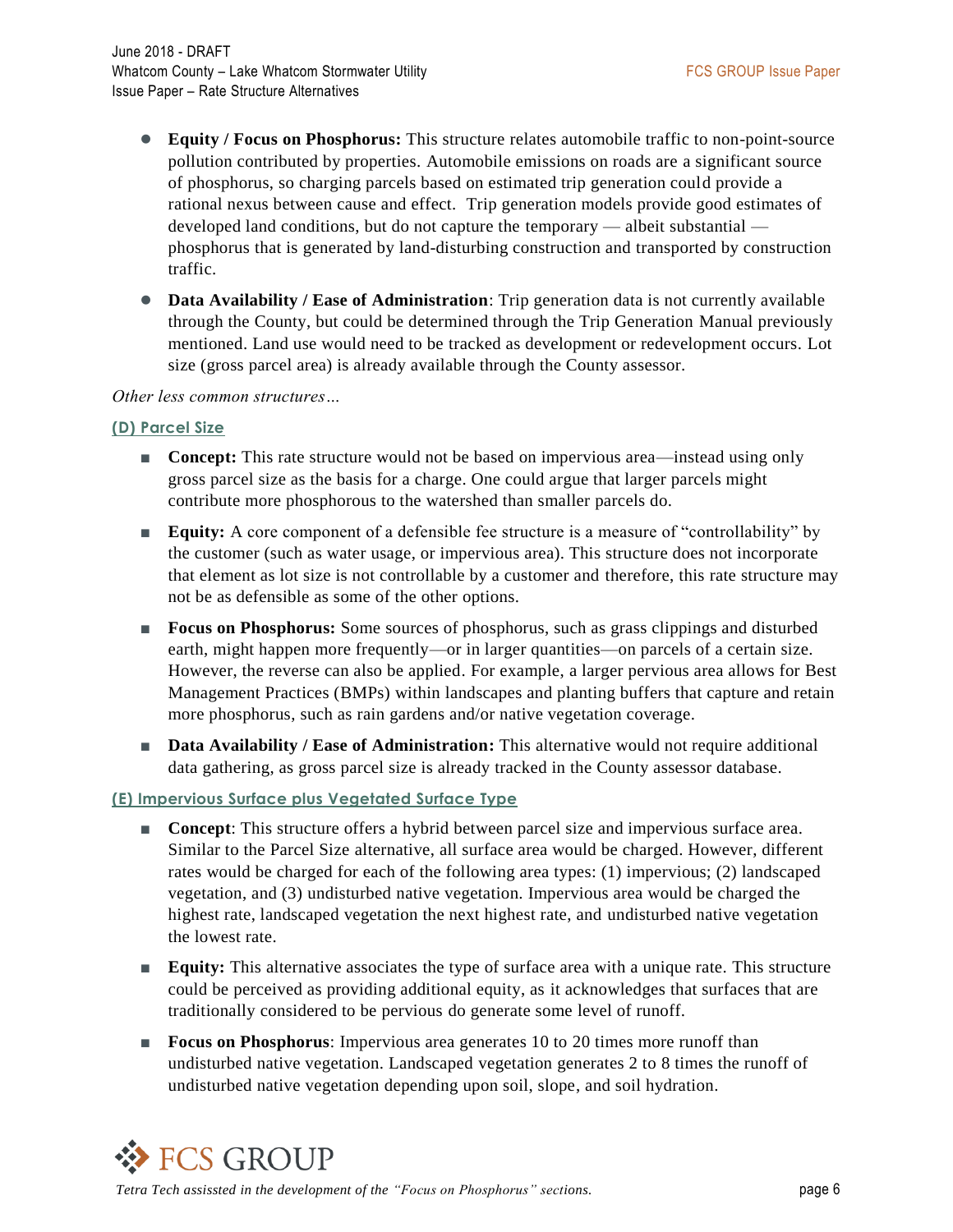■ **Data Availability / Ease of Administration**: Impervious data is not currently available—but it could be obtained at a cost. Data on which portions of a parcel are landscaped vegetation or native vegetation are not available either, but could potentially be gathered through the use of GIS / parcel imagery technology. This data would need to be updated on a routine basis as parcels develop or are re-landscaped. This alternative likely represents the most costly option and the most difficult to setup and maintain on a year to year basis, but perhaps most effectively reflects phosphorus contribution.

#### **(F) Lawn Size**

- **Concept:** This rate structure would not be based on impervious area—instead using only gross lawn size as the basis for a charge. One could argue that larger lawns might contribute more phosphorous to the watershed than smaller lawns do (grass clippings, animal waste, etc.)
- **Equity:** This structure provides more "controllability" than a structure strictly based on parcel size, as customers can generally control lawn size.
- **Focus on Phosphorus:** Some sources of phosphorus, such as grass clippings and disturbed earth, might increase as lawn size increases. In theory, smaller lawn sizes (and greater retention of native vegetation) throughout the watershed would equate to less phosphorus entering the lake. More to the point, more diverse landscape with native plants and vertical profile store more precipitation in the vegetation and larger root structure to allow more opportunity for plant uptake of phosphorus so it is not available to runoff.
- **Data Availability / Ease of Administration:** This alternative would require additional data gathering (at a cost), as lawn size is not currently tracked in the County assessor database. The data would need to be maintained as development occurs (trackable through the permitting process) as well as when parcels change lawn size (periodic review of updated aerial imagery.

### CONSIDERATIONS FOR COUNTY

**Table 1** summarizes the various rate alternatives covered in this issue paper. Pending an assessment of the cost to develop accurate data, it is recommended that the County consider the "Impervious Surface plus Vegetated Surface Type" approach.

| <b>Rate Structure</b>       | Equity /<br><b>Defensibility</b> | Administratively<br>Feasible | Cost of<br>Implementation |
|-----------------------------|----------------------------------|------------------------------|---------------------------|
| (A) Impervious Surface Area |                                  | $\bullet$                    | \$\$                      |
| (B) Density of Development  |                                  | $\bullet$                    | \$\$                      |
| (C) Trip Generation         |                                  | $\bullet$                    | \$\$                      |
| (D) Parcel Size             |                                  |                              | \$                        |

**Table 1. Evaluation of Potential Rate Structure Alternatives**